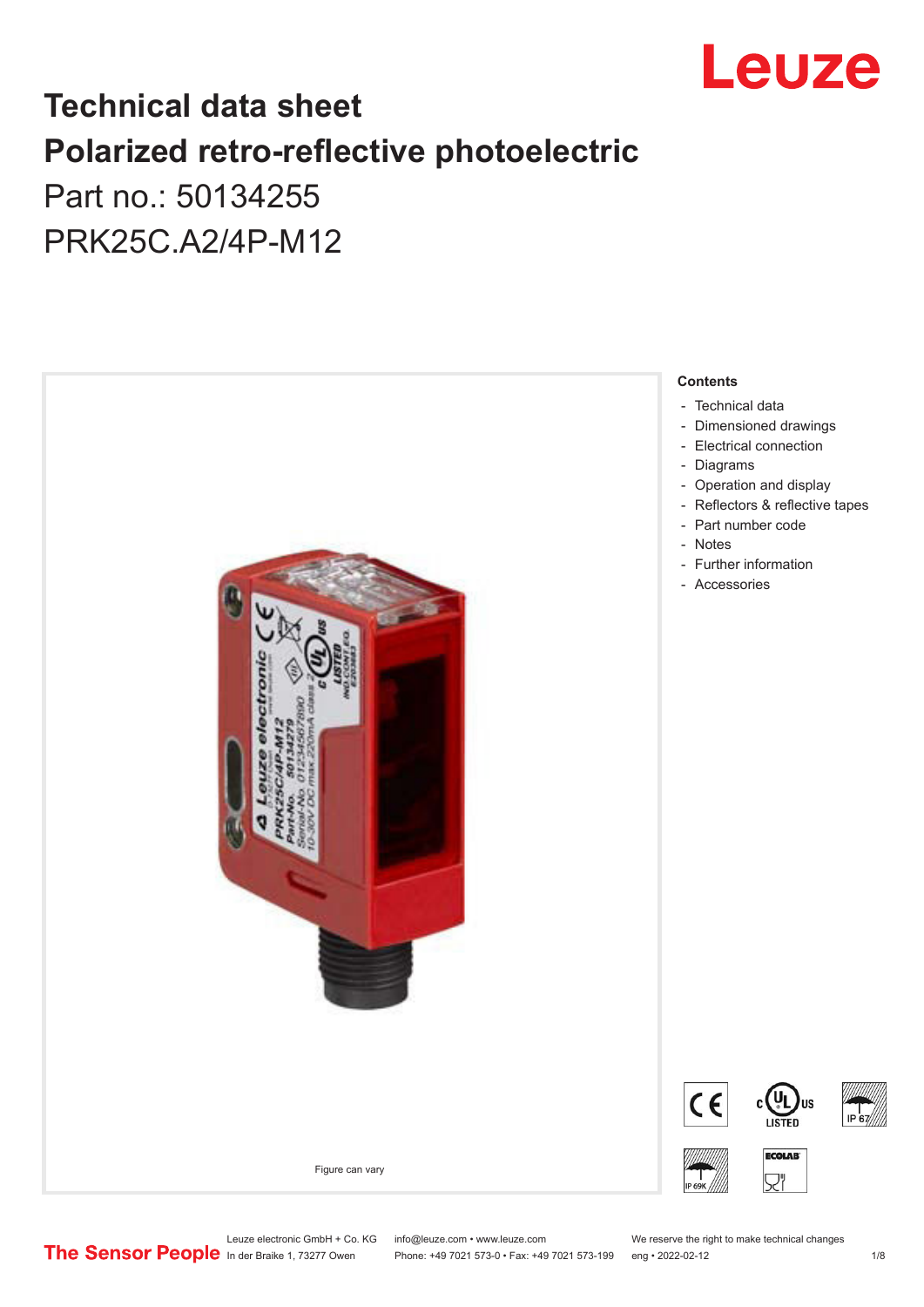### <span id="page-1-0"></span>**Technical data**

# Leuze

#### **Basic data**

| <b>Series</b>                                  | 25C                                                     |
|------------------------------------------------|---------------------------------------------------------|
| <b>Operating principle</b>                     | Reflection principle                                    |
| <b>Application</b>                             | Detection of highly transparent bottles                 |
|                                                | Detection of transparent films                          |
|                                                |                                                         |
| <b>Special version</b>                         |                                                         |
| <b>Special version</b>                         | Autocollimation                                         |
|                                                |                                                         |
| <b>Optical data</b>                            |                                                         |
| <b>Operating range</b>                         | Guaranteed operating range                              |
| <b>Operating range</b>                         | 0  5 m, With reflector TK(S) 100x100                    |
| <b>Operating range limit</b>                   | Typical operating range                                 |
| <b>Operating range limit</b>                   | 0  6 m, With reflector TK(S) 100x100                    |
| <b>Light source</b>                            | LED, Red                                                |
| Wavelength                                     | 640 nm                                                  |
|                                                |                                                         |
| <b>Transmitted-signal shape</b>                | Pulsed                                                  |
| <b>LED</b> group                               | Exempt group (in acc. with EN 62471)                    |
| <b>Electrical data</b>                         |                                                         |
| <b>Protective circuit</b>                      |                                                         |
|                                                | Polarity reversal protection<br>Short circuit protected |
|                                                |                                                         |
| Performance data                               |                                                         |
| Supply voltage U <sub>B</sub>                  | 10  30 V, DC, Incl. residual ripple                     |
| <b>Residual ripple</b>                         | 0  15 %, From $U_{\rm B}$                               |
| <b>Open-circuit current</b>                    | 020mA                                                   |
|                                                |                                                         |
| Outputs                                        |                                                         |
| Number of digital switching outputs 2 Piece(s) |                                                         |
|                                                |                                                         |
| <b>Switching outputs</b><br>Voltage type       | <b>DC</b>                                               |
| Switching current, max.                        | 100 mA                                                  |

|               | <b>Switching output 1</b>  |                     |
|---------------|----------------------------|---------------------|
|               | <b>Assignment</b>          | Connection 1, pin 4 |
|               | <b>Switching element</b>   | Transistor, PNP     |
|               | <b>Switching principle</b> | Light switching     |
|               |                            |                     |
|               | <b>Switching output 2</b>  |                     |
|               | <b>Assignment</b>          | Connection 1, pin 2 |
|               | <b>Switching element</b>   | Transistor, PNP     |
|               | <b>Switching principle</b> | Dark switching      |
|               |                            |                     |
| <b>Timing</b> |                            |                     |
|               | <b>Switching frequency</b> | 1.500 Hz            |

low: ≤2.5V

**Response time** 0.33 ms **Readiness delay** 300 ms



#### **Mechanical data**

| Dimension (W x H x L)             | 15 mm x 42.7 mm x 30 mm              |
|-----------------------------------|--------------------------------------|
| <b>Housing material</b>           | <b>Plastic</b>                       |
| <b>Plastic housing</b>            | <b>ABS</b>                           |
| Lens cover material               | <b>Plastic</b>                       |
| Net weight                        | 22q                                  |
| <b>Housing color</b>              | Red                                  |
| <b>Type of fastening</b>          | Through-hole mounting with M4 thread |
|                                   | Via optional mounting device         |
| <b>Compatibility of materials</b> | <b>ECOLAB</b>                        |

#### **Operation and display**

| Type of display                     | I FD                    |
|-------------------------------------|-------------------------|
| <b>Number of LEDs</b>               | 2 Piece(s)              |
| <b>Operational controls</b>         | Multiturn potentiometer |
| Function of the operational control | Sensitivity adjustment  |
| <b>Environmental data</b>           |                         |
|                                     |                         |
| Ambient temperature, operation      | $-4060 °C$              |
| Ambient temperature, storage        | $-40$ 70 °C             |

#### **Certifications**

| Degree of protection     | IP 67         |
|--------------------------|---------------|
|                          | IP 69K        |
| <b>Protection class</b>  | Ш             |
| <b>Certifications</b>    | c UL US       |
| <b>Standards applied</b> | IEC 60947-5-2 |
|                          |               |

#### **Classification**

| <b>Customs tariff number</b> | 85365019 |
|------------------------------|----------|
| <b>ECLASS 5.1.4</b>          | 27270902 |
| <b>ECLASS 8.0</b>            | 27270902 |
| <b>ECLASS 9.0</b>            | 27270902 |
| ECLASS 10.0                  | 27270902 |
| <b>ECLASS 11.0</b>           | 27270902 |
| ECLASS 12.0                  | 27270902 |
| <b>ETIM 5.0</b>              | EC002717 |
| <b>ETIM 6.0</b>              | EC002717 |
| <b>ETIM 7.0</b>              | EC002717 |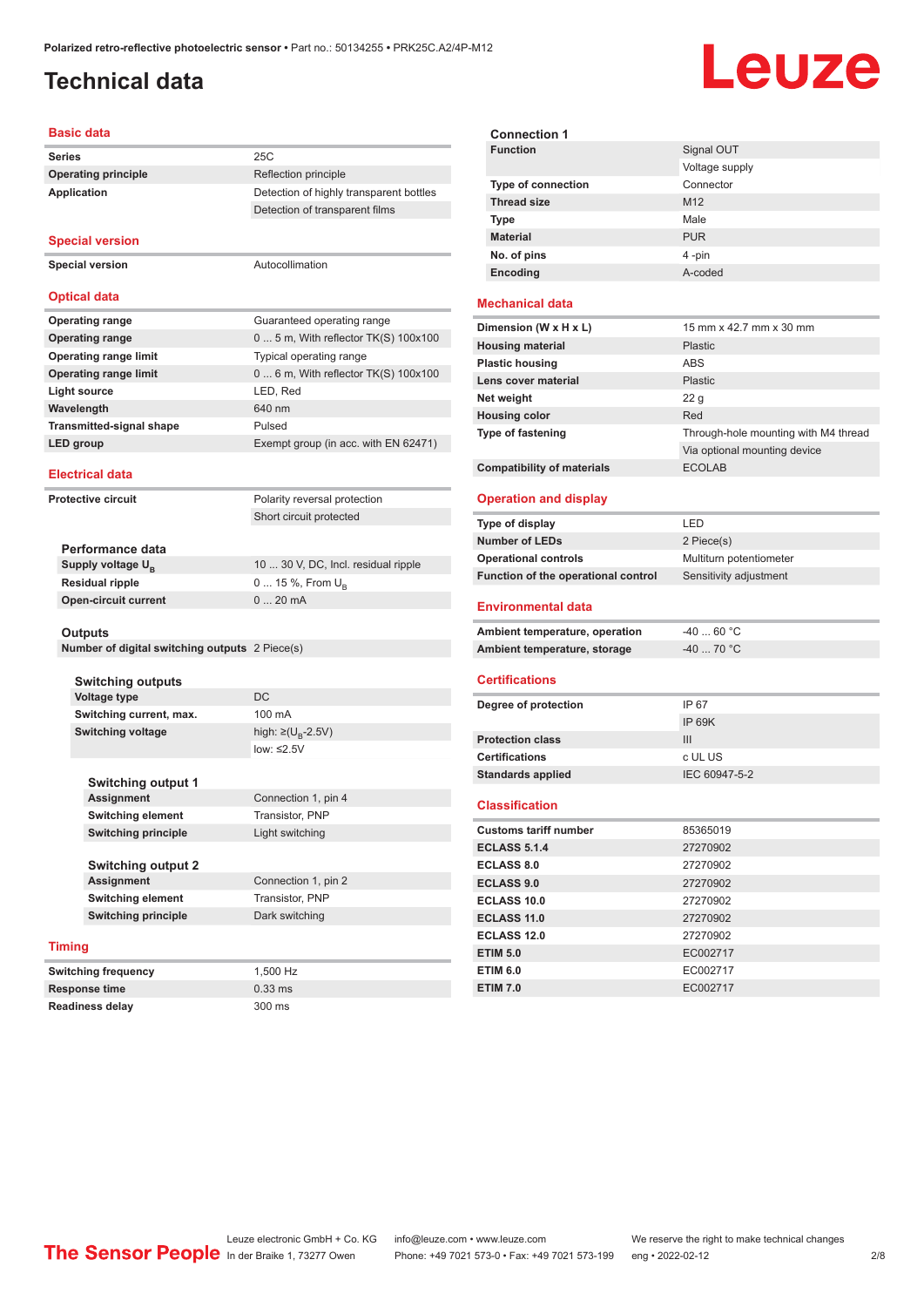### <span id="page-2-0"></span>**Dimensioned drawings**

Leuze

All dimensions in millimeters



## **Electrical connection**

**Connection 1**

| <b>Function</b>           | Signal OUT     |
|---------------------------|----------------|
|                           | Voltage supply |
| <b>Type of connection</b> | Connector      |
| <b>Thread size</b>        | M12            |
| <b>Type</b>               | Male           |
| <b>Material</b>           | <b>PUR</b>     |
| No. of pins               | 4-pin          |
| Encoding                  | A-coded        |
|                           |                |

#### **Pin Pin assignment** 1 V+<br>2 OU **2** OUT 2 **3** GND



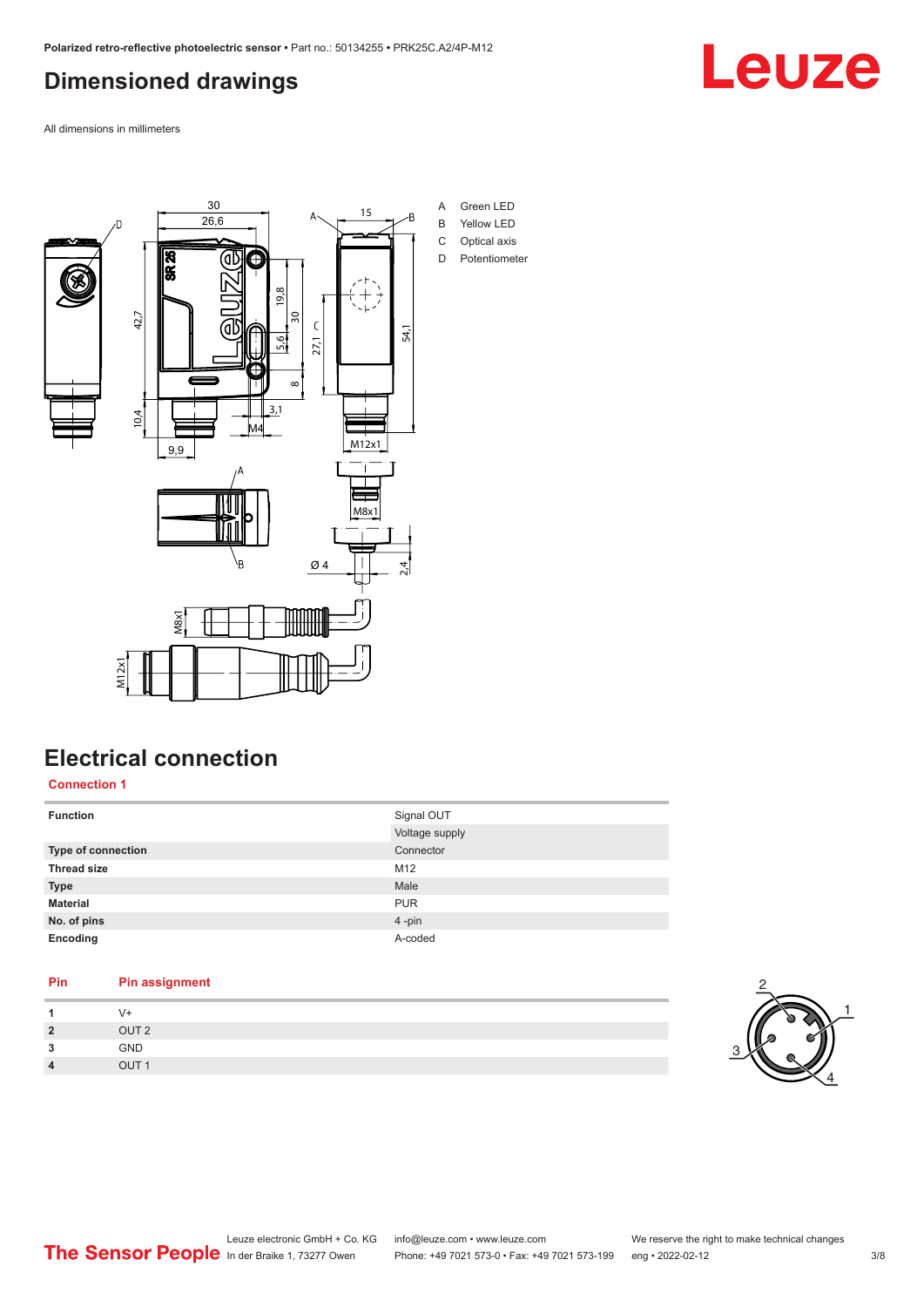#### <span id="page-3-0"></span>**Diagrams**

# Leuze

Typ. response behavior (TKS100x100)



#### Typ. function reserve



#### x Distance [m]

- y Function reserve
- A TKS 100x100
- B TKS 40x60
- C TKS 20x40

## **Operation and display**

| <b>LED</b>     | Display                  | <b>Meaning</b>                                 |
|----------------|--------------------------|------------------------------------------------|
|                | Green, continuous light  | Operational readiness                          |
| $\overline{2}$ | Yellow, flashing, 6 Hz   | Operating point 11%: clear glass or film <20um |
|                | Yellow, flashing, 15 Hz  | Operating point 35%: colored glass             |
|                | Yellow, continuous light | Operating point > 35%: non-transparent media   |

#### **Reflectors & reflective tapes**

| Part no. | <b>Designation</b> | <b>Operating range</b><br><b>Operating range</b> | <b>Description</b>                                                                                                                                                                                                                     |
|----------|--------------------|--------------------------------------------------|----------------------------------------------------------------------------------------------------------------------------------------------------------------------------------------------------------------------------------------|
| 50117583 | MTKS 50x50.1       | 03m<br>03.5m                                     | Design: Rectangular<br>Triple reflector size: 1.2 mm<br>Reflective surface: 50 mm x 50 mm<br>Material: Plastic<br>Base material: Plastic<br>Chemical designation of the material: PMMA8N<br>Fastening: Through-hole mounting, Adhesive |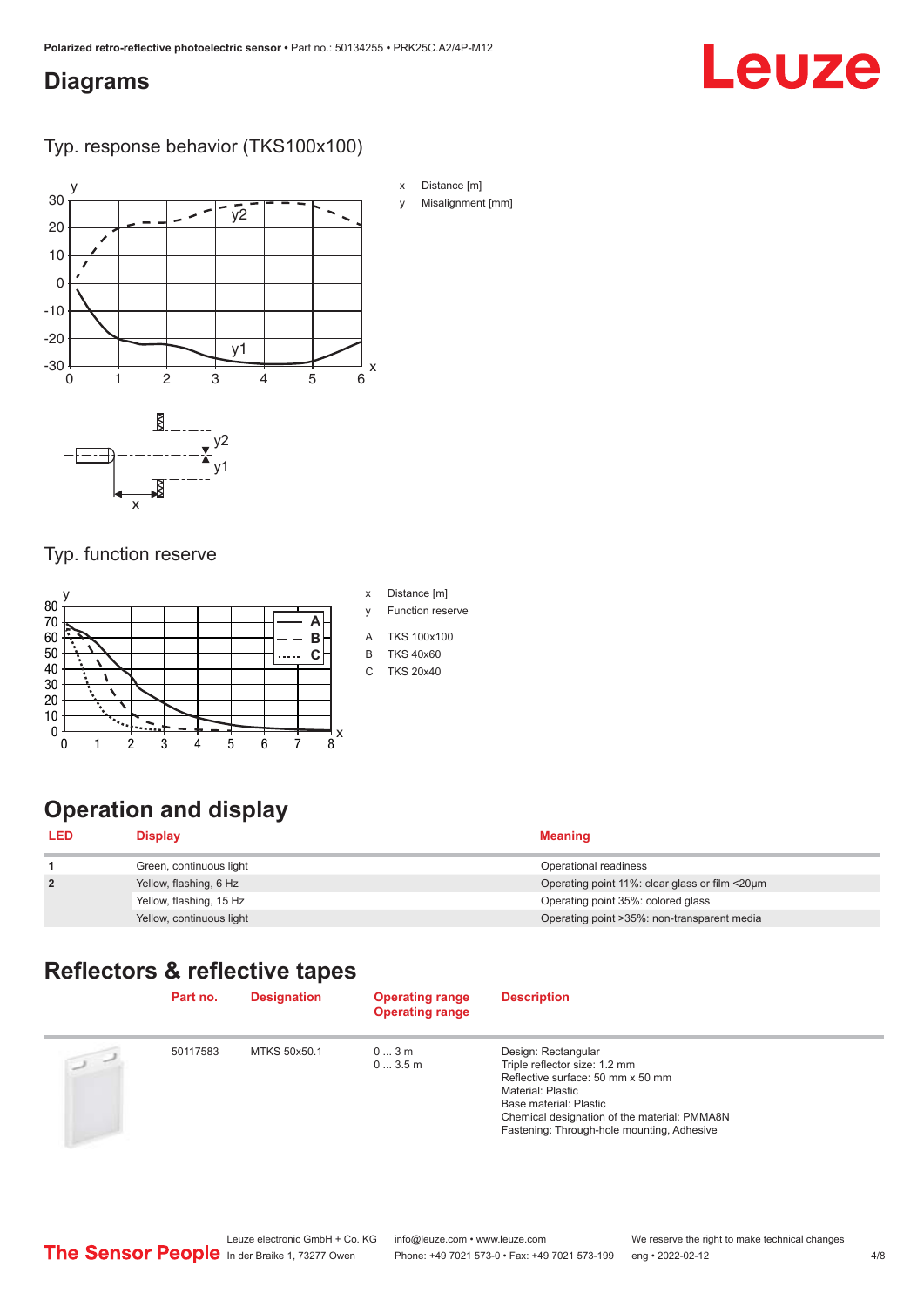## <span id="page-4-0"></span>**Reflectors & reflective tapes**

## Leuze

| Part no. | <b>Designation</b> | <b>Operating range</b><br><b>Operating range</b> | <b>Description</b>                                                                                                                                                                                                                                   |
|----------|--------------------|--------------------------------------------------|------------------------------------------------------------------------------------------------------------------------------------------------------------------------------------------------------------------------------------------------------|
| 50106119 | REF 4-A-100x100    | 00.9m<br>01.1 m                                  | Design: Rectangular<br>Reflective surface: 100 mm x 100 mm<br>Material: Plastic<br>Chemical designation of the material: PMMA<br>Fastening: Self-adhesive                                                                                            |
| 50110192 | REF 6-A-50x50      | 0 2.2 m<br>02.5m                                 | Design: Rectangular<br>Triple reflector size: 0.3 mm<br>Reflective surface: 50 mm x 50 mm<br>Material: Plastic<br>Chemical designation of the material: PMMA<br>Fastening: Self-adhesive                                                             |
| 50003192 | TK 100x100         | 05m<br>06m                                       | Design: Rectangular<br>Triple reflector size: 4 mm<br>Reflective surface: 96 mm x 96 mm<br>Material: Plastic<br><b>Base material: Plastic</b><br>Chemical designation of the material: PMMA8N<br>Fastening: Rear side can be glued                   |
| 50022816 | <b>TKS 100X100</b> | 05m<br>06m                                       | Design: Rectangular<br>Triple reflector size: 4 mm<br>Reflective surface: 96 mm x 96 mm<br>Material: Plastic<br>Base material: Plastic<br>Chemical designation of the material: PMMA8N<br>Fastening: Through-hole mounting, Adhesive                 |
| 50081283 | <b>TKS 20X40</b>   | 0 1.7 m<br>02m                                   | Design: Rectangular<br>Triple reflector size: 2.3 mm<br>Reflective surface: 16 mm x 38 mm<br><b>Material: Plastic</b><br><b>Base material: Plastic</b><br>Chemical designation of the material: PMMA8N<br>Fastening: Through-hole mounting, Adhesive |
| 50040820 | <b>TKS 40X60</b>   | 02.5m<br>03m                                     | Design: Rectangular<br>Triple reflector size: 4 mm<br>Reflective surface: 37 mm x 56 mm<br>Material: Plastic<br>Base material: Plastic<br>Chemical designation of the material: PMMA8N<br>Fastening: Through-hole mounting, Adhesive                 |

## **Part number code**

Part designation: **AAA25C d EE-f.GGH/iJ-K**

| AAA25C | Operating principle / construction<br>HT25C: Diffuse reflection sensor with background suppression<br>PRK25C: Retro-reflective photoelectric sensor with polarization filter<br>LS25C: Throughbeam photoelectric sensor transmitter<br>LE25C: Throughbeam photoelectric sensor receiver<br>DRT25C: Dynamic reference diffuse sensor |
|--------|-------------------------------------------------------------------------------------------------------------------------------------------------------------------------------------------------------------------------------------------------------------------------------------------------------------------------------------|
| d      | Light type<br>n/a: red light<br>I: infrared light                                                                                                                                                                                                                                                                                   |
| EE     | Light source<br>$n/a$ : LED<br>L1: laser class 1<br>L <sub>2</sub> : laser class 2                                                                                                                                                                                                                                                  |
|        | Preset range (optional)<br>n/a: operating range acc. to data sheet<br>xxxF: Preset range [mm]                                                                                                                                                                                                                                       |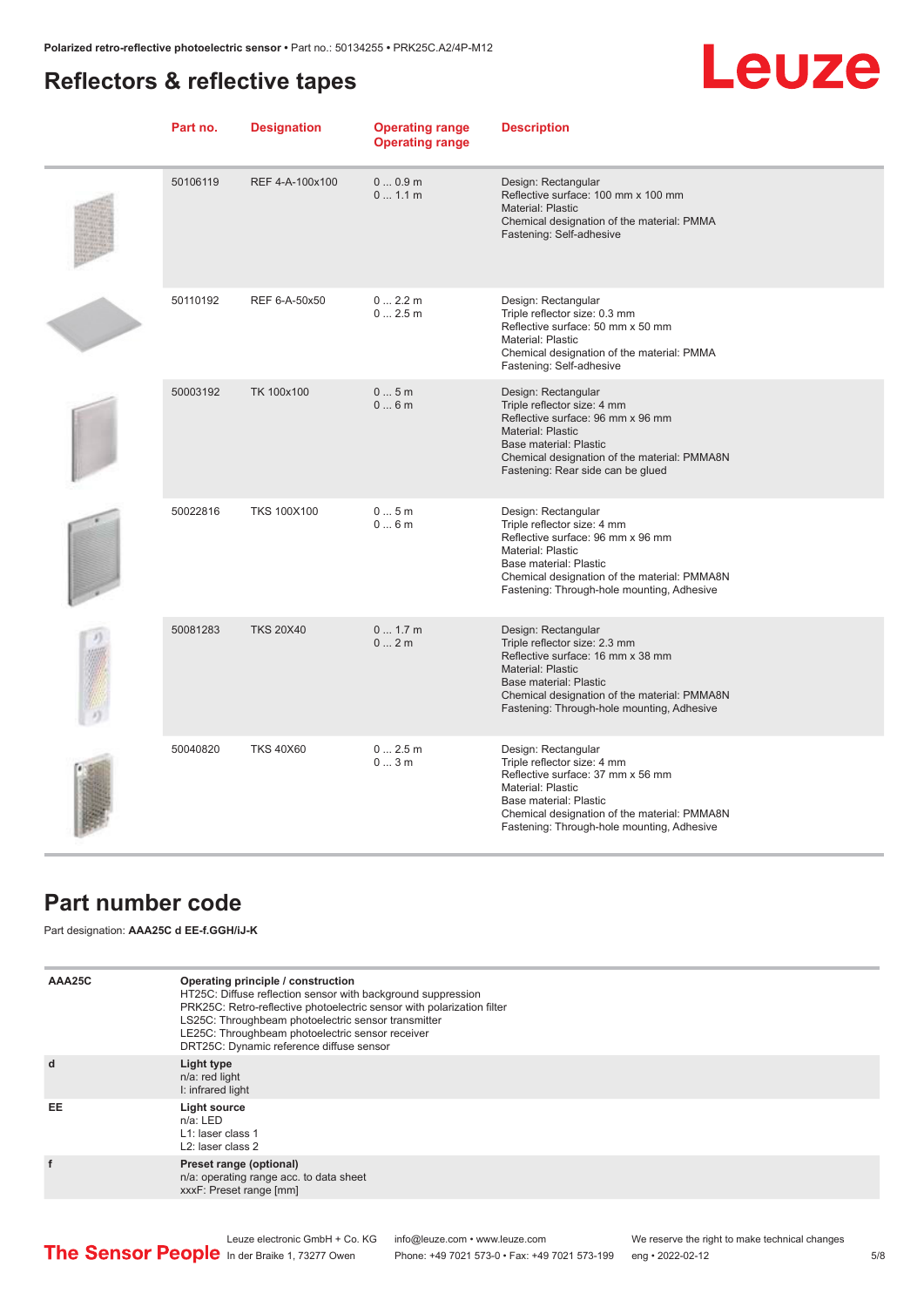#### <span id="page-5-0"></span>**Part number code**



| GG        | Equipment<br>A: Autocollimation principle (single lens)<br>S: small light spot<br>D: Detection of stretch-wrapped objects<br>X: extended model<br>HF: Suppression of HF illumination (LED)<br>XL: Extra long light spot<br>T: autocollimation principle (single lens) for highly transparent bottles without tracking<br>TT: autocollimation principle (single lens) for highly transparent bottles with tracking<br>F: Foreground suppression<br>R: greater operating range<br>SL: Slit diaphragm                                                     |
|-----------|--------------------------------------------------------------------------------------------------------------------------------------------------------------------------------------------------------------------------------------------------------------------------------------------------------------------------------------------------------------------------------------------------------------------------------------------------------------------------------------------------------------------------------------------------------|
| H         | Operating range adjustment<br>1: 270° potentiometer<br>2: multiturn potentiometer<br>3: teach-in via button<br>R: greater operating range                                                                                                                                                                                                                                                                                                                                                                                                              |
| j.        | Switching output/function OUT 1/IN: Pin 4 or black conductor<br>2: NPN transistor output, light switching<br>N: NPN transistor output, dark switching<br>4: PNP transistor output, light switching<br>P: PNP transistor output, dark switching<br>X: pin not used<br>8: activation input (activation with high signal)<br>L: IO-Link interface (SIO mode: PNP light switching, NPN dark switching)<br>6: push-pull switching output, PNP light switching, NPN dark switching<br>G: Push-pull switching output, PNP dark switching, NPN light switching |
| J         | Switching output / function OUT 2/IN: pin 2 or white conductor<br>2: NPN transistor output, light switching<br>N: NPN transistor output, dark switching<br>4: PNP transistor output, light switching<br>P: PNP transistor output, dark switching<br>W: warning output<br>X: pin not used<br>6: push-pull switching output, PNP light switching, NPN dark switching<br>T: teach-in via cable<br>G: Push-pull switching output, PNP dark switching, NPN light switching                                                                                  |
| Κ         | <b>Electrical connection</b><br>n/a: cable, standard length 2000 mm, 4-wire<br>200-M12: cable, length 200 mm with M12 connector, 4-pin, axial (plug)<br>M8: M8 connector, 4-pin (plug)<br>M12: M12 connector, 4-pin (plug)<br>200-M8: cable, length 200 mm with M8 connector, 4-pin, axial (plug)                                                                                                                                                                                                                                                      |
|           | <b>Note</b>                                                                                                                                                                                                                                                                                                                                                                                                                                                                                                                                            |
| $\bullet$ | $\&$ A list with all available device types can be found on the Leuze website at www.leuze.com.                                                                                                                                                                                                                                                                                                                                                                                                                                                        |

## **Notes**

|  | <b>Observe intended use!</b>                                                          |
|--|---------------------------------------------------------------------------------------|
|  | $\%$ This product is not a safety sensor and is not intended as personnel protection. |
|  | ₹ The product may only be put into operation by competent persons.                    |
|  | ₿ Only use the product in accordance with its intended use.                           |
|  |                                                                                       |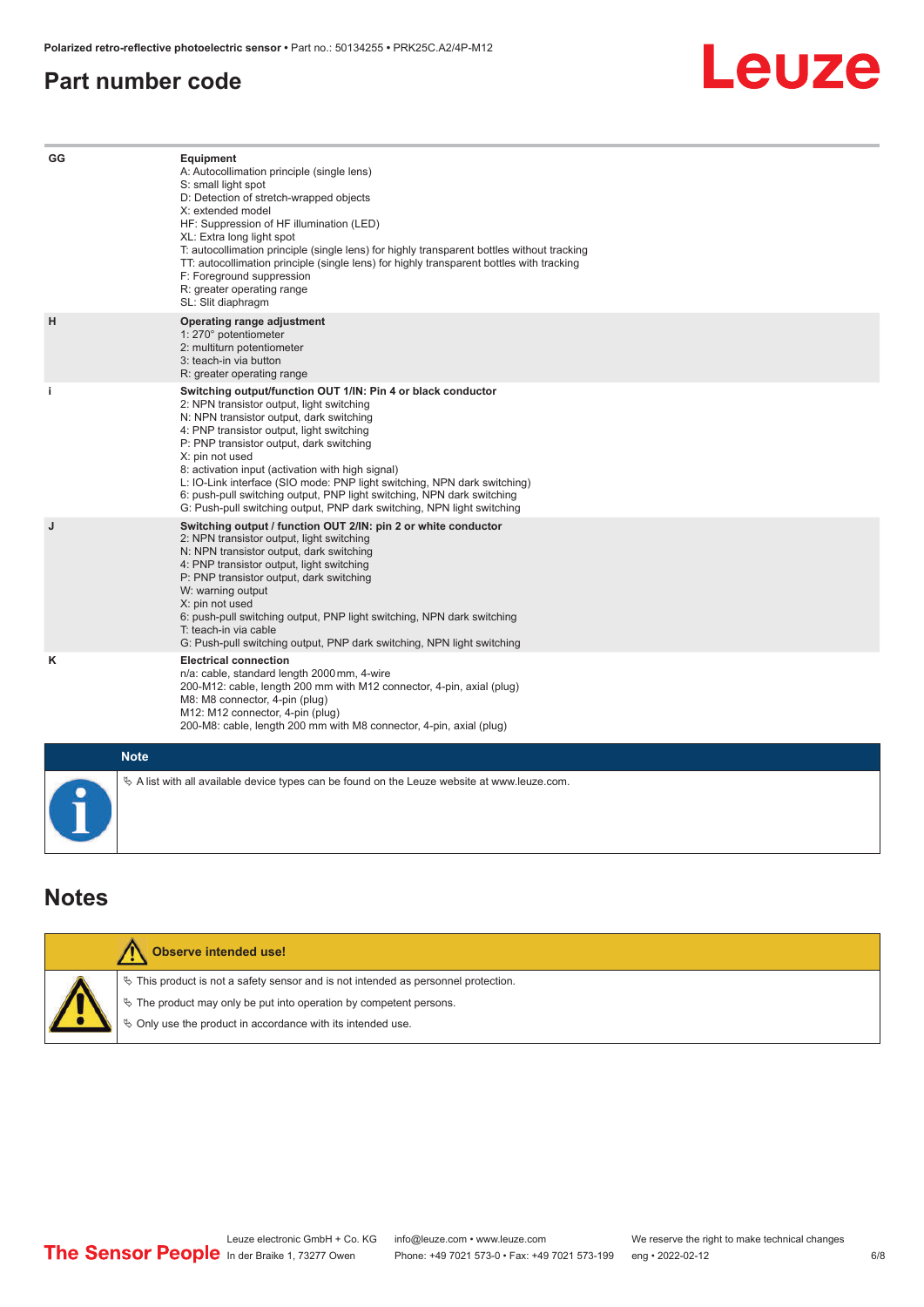### <span id="page-6-0"></span>**Further information**

Leuze

- Light source: Average life expectancy 100,000 h at an ambient temperature of 25 °C
- Sum of the output currents for both outputs 100 mA
- Use in safety-relevant applications in accordance with EN ISO 13849-1:2015, e.g. muting, protective field switchover of safety laser scanners

#### **Accessories**

### Connection technology - Connection cables

|   | Part no. | <b>Designation</b>     | <b>Article</b>   | <b>Description</b>                                                                                                                                          |
|---|----------|------------------------|------------------|-------------------------------------------------------------------------------------------------------------------------------------------------------------|
| œ | 50130652 | KD U-M12-4A-V1-<br>050 | Connection cable | Connection 1: Connector, M12, Axial, Female, A-coded, 4-pin<br>Connection 2: Open end<br>Shielded: No<br>Cable length: 5,000 mm<br>Sheathing material: PVC  |
|   | 50130690 | KD U-M12-4W-V1-<br>050 | Connection cable | Connection 1: Connector, M12, Angled, Female, A-coded, 4-pin<br>Connection 2: Open end<br>Shielded: No<br>Cable length: 5,000 mm<br>Sheathing material: PVC |

#### Mounting technology - Mounting brackets

| Part no. | <b>Designation</b> | <b>Article</b>   | <b>Description</b>                                                                                                                                                                                                            |
|----------|--------------------|------------------|-------------------------------------------------------------------------------------------------------------------------------------------------------------------------------------------------------------------------------|
| 50118543 | BT 300M.5          | Mounting bracket | Design of mounting device: Angle, L-shape<br>Fastening, at system: Through-hole mounting<br>Mounting bracket, at device: Screw type, Suited for M4 screws<br>Type of mounting device: Adjustable<br>Material: Stainless steel |

#### Mounting technology - Rod mounts

| Part no. | <b>Designation</b> | <b>Article</b>  | <b>Description</b>                                                                                                                                                                                                                                           |
|----------|--------------------|-----------------|--------------------------------------------------------------------------------------------------------------------------------------------------------------------------------------------------------------------------------------------------------------|
| 50117829 | BTP 200M-D12       | Mounting system | Design of mounting device: Protection hood<br>Fastening, at system: For 12 mm rod<br>Mounting bracket, at device: Screw type<br>Type of mounting device: Clampable, Adjustable, Turning, 360°<br>Material: Metal                                             |
| 50117252 | BTU 300M-D12       | Mounting system | Design of mounting device: Mounting system<br>Fastening, at system: For 12 mm rod, Sheet-metal mounting<br>Mounting bracket, at device: Screw type, Suited for M4 screws<br>Type of mounting device: Clampable, Adjustable, Turning, 360°<br>Material: Metal |